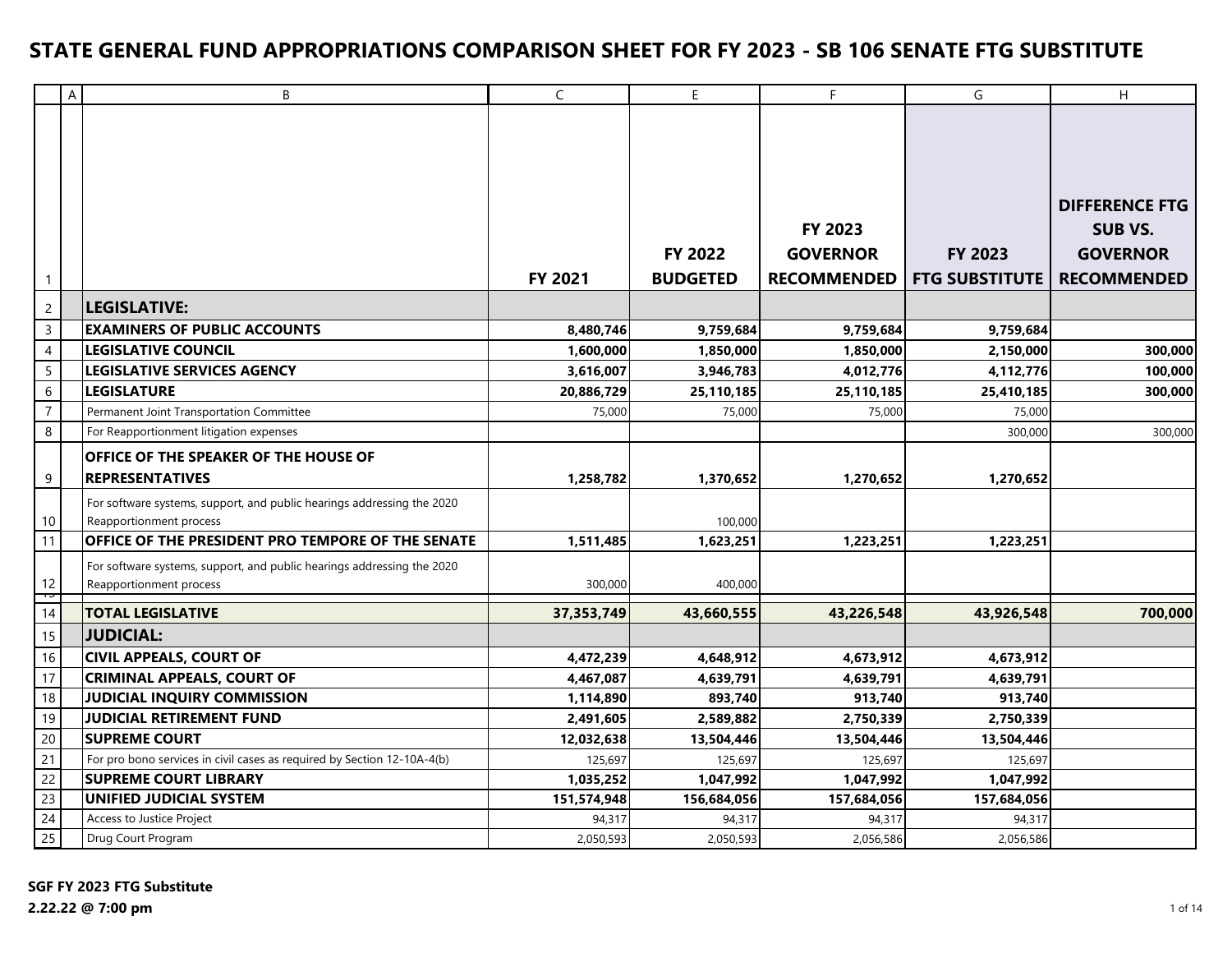|                 | A | B                                                                                        | $\mathsf{C}$ | E               | F                  | G                     | H                     |
|-----------------|---|------------------------------------------------------------------------------------------|--------------|-----------------|--------------------|-----------------------|-----------------------|
|                 |   |                                                                                          |              |                 |                    |                       |                       |
|                 |   |                                                                                          |              |                 |                    |                       |                       |
|                 |   |                                                                                          |              |                 |                    |                       |                       |
|                 |   |                                                                                          |              |                 |                    |                       |                       |
|                 |   |                                                                                          |              |                 |                    |                       | <b>DIFFERENCE FTG</b> |
|                 |   |                                                                                          |              |                 | FY 2023            |                       | <b>SUB VS.</b>        |
|                 |   |                                                                                          |              | <b>FY 2022</b>  | <b>GOVERNOR</b>    | <b>FY 2023</b>        | <b>GOVERNOR</b>       |
|                 |   |                                                                                          |              |                 |                    |                       |                       |
| $\mathbf{1}$    |   |                                                                                          | FY 2021      | <b>BUDGETED</b> | <b>RECOMMENDED</b> | <b>FTG SUBSTITUTE</b> | <b>RECOMMENDED</b>    |
| 26              |   | Juvenile Probation Officer Services Program                                              | 12,073,370   | 12,073,370      | 12,213,801         | 12,213,801            |                       |
| $\overline{27}$ |   | Alabama Sentencing Commission                                                            | 336,397      | 450,000         | 454,574            | 454,574               |                       |
| 28<br>ᅮ         |   | For Pilot Program to monitor mental health defendants in the 23rd circuit                | 100,000      | 100,000         |                    |                       |                       |
| 30<br>᠊ᢦ᠇       |   | <b>TOTAL JUDICIAL</b>                                                                    | 177,188,659  | 184,008,819     | 185,214,276        | 185,214,276           |                       |
| 32              |   | <b>EXECUTIVE:</b>                                                                        |              |                 |                    |                       |                       |
| 33              |   | <b>ADJUSTMENT, BOARD OF</b>                                                              | 1,623,893    | 516,500         | 516,500            | 516,500               |                       |
|                 |   | AGRICULTURAL AND CONSERVATION DEVELOPMENT                                                |              |                 |                    |                       |                       |
| 34              |   | <b>COMMISSION</b>                                                                        | 530,598      | 684,452         | 884,452            | 884,452               |                       |
| $\overline{35}$ |   | AGRICULTURE AND INDUSTRIES, DEPARTMENT OF                                                | 15,237,264   | 19,670,899      | 15,670,899         | 17,870,899            | 2,200,000             |
| 36              |   | Agricultural Museum Board                                                                | 414,907      | 100,000         | 101,623            | 101,623               |                       |
| 37              |   | North Alabama Agriplex                                                                   | 100,000      | 100,000         | 100,000            | 100,000               |                       |
| 38              |   | Industrial Hemp Program                                                                  | 130,000      | 75,000          | 50,000             | 50,000                |                       |
| 39              |   | Sweet Grown Alabama Program                                                              | 250,000      | 300,000         | 300,000            | 300,000               |                       |
| 40              |   | For applied research for emerging cellulose based products                               |              | 600,000         |                    | 300,000               | 300,000               |
| 41              |   | For agribusiness technology project                                                      |              |                 |                    | 500,000               | 500,000               |
| 42              |   | Farm to School Program                                                                   | 120,000      | 225,000         | 300,000            | 300,000               |                       |
| 43              |   | Gilmer Turnham Building in Auburn                                                        | 250,000      | 3,000,000       |                    |                       |                       |
| 44              |   | Resource Conservation and Development Program                                            | 4,017,242    | 4,956,242       | 4,956,242          | 5,856,242             | 900,000               |
| 45              |   | Morgan County Farmers Market Authority                                                   | 350,000      | 350,000         |                    | 500,000               | 500,000               |
| 46              |   | <b>ALABAMA TRUST FUND BOARD</b>                                                          | 8,265        | 13,508,265      | 83,464,968         | 83,464,968            |                       |
| 47              |   | <b>ARCHIVES AND HISTORY, DEPARTMENT OF</b>                                               | 1,664,750    | 1,889,750       | 1,889,750          | 1,889,750             |                       |
| 48              |   | <b>ATTORNEY GENERAL, OFFICE OF THE</b>                                                   | 12,369,915   | 12,563,223      | 12,563,223         | 12,838,223            | 275,000               |
| 49              |   | Central Alabama Crime Stoppers                                                           |              |                 |                    | 275,000               | 275,000               |
| 50              |   | <b>AUDITOR, STATE</b>                                                                    | 853,172      | 863,258         | 863,258            | 863,258               |                       |
| 51              |   | <b>BUILDING RENOVATION FINANCE AUTHORITY, ALABAMA</b>                                    | 1,741,248    | 1,741,248       | 1,741,248          | 1,741,248             |                       |
| 52              |   | For operations and maintenance of the Alabama State House                                | 996,528      | 997,514         | 997,862            | 997,862               |                       |
| 53              |   | For the portion of ABRFA debt service that is attributable to the Alabama<br>State House | 744,720      | 743,734         | 743,386            | 743,386               |                       |
|                 |   |                                                                                          |              |                 |                    |                       |                       |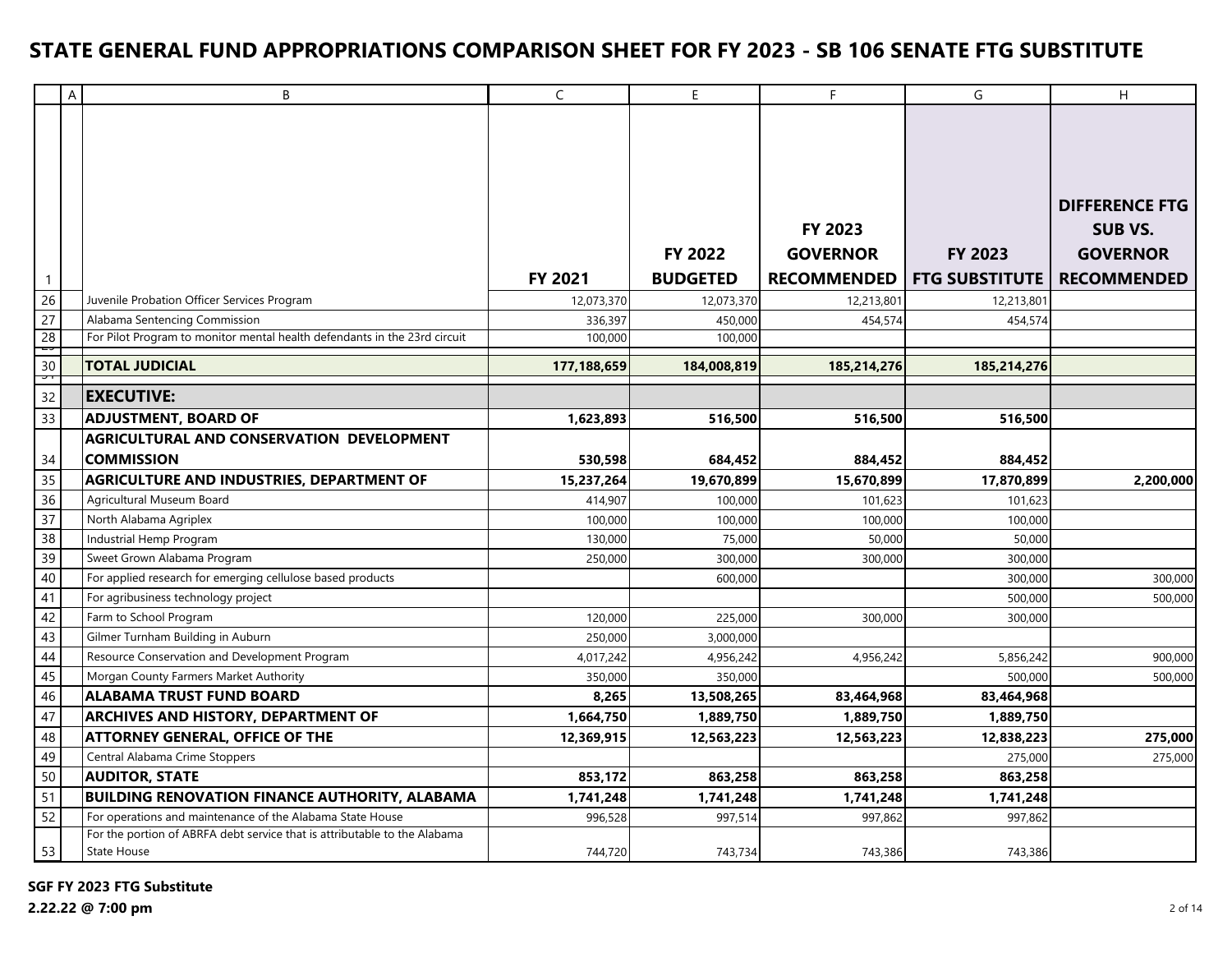|              | Α | B                                                                                                   | $\mathsf{C}$ | E.              | F                  | G                     | H                     |
|--------------|---|-----------------------------------------------------------------------------------------------------|--------------|-----------------|--------------------|-----------------------|-----------------------|
|              |   |                                                                                                     |              |                 |                    |                       |                       |
|              |   |                                                                                                     |              |                 |                    |                       |                       |
|              |   |                                                                                                     |              |                 |                    |                       | <b>DIFFERENCE FTG</b> |
|              |   |                                                                                                     |              |                 | <b>FY 2023</b>     |                       | <b>SUB VS.</b>        |
|              |   |                                                                                                     |              | <b>FY 2022</b>  |                    | <b>FY 2023</b>        |                       |
|              |   |                                                                                                     |              |                 | <b>GOVERNOR</b>    |                       | <b>GOVERNOR</b>       |
| $\mathbf{1}$ |   |                                                                                                     | FY 2021      | <b>BUDGETED</b> | <b>RECOMMENDED</b> | <b>FTG SUBSTITUTE</b> | <b>RECOMMENDED</b>    |
|              |   | <b>CHILD ABUSE AND NEGLECT PREVENTION, STATE</b>                                                    |              |                 |                    |                       |                       |
| 54           |   | <b>DEPARTMENT OF</b>                                                                                | 125,199      | 210,199         | 360,199            | 360,199               |                       |
| 55           |   | Human Trafficing Task Force                                                                         |              | 10,000          | 10,000             | 10,000                |                       |
| 56           |   | <b>COMMERCE, DEPARTMENT OF</b>                                                                      | 6,229,442    | 7,738,909       | 7,149,775          | 7,149,775             |                       |
| 57           |   | For the Robotics Technology Park                                                                    | 75,000       | 75,000          | 75,000             | 75,000                |                       |
| 58           |   | For one-time expenditure for economic development project                                           |              | 1,200,000       |                    |                       |                       |
| 59           |   | <b>CORRECTIONS, DEPARTMENT OF</b>                                                                   | 544,148,167  | 575,021,570     | 594,647,303        | 594,647,303           |                       |
| 60           |   | Community Corrections Program (includes earmarking below)                                           | 14,100,000   | 14,100,000      | 14,100,000         | 14,100,000            |                       |
| 61           |   | To support small business development by ex-offenders                                               | 100,000      | 200,000         | 200,000            | 200,000               |                       |
| 62           |   | For Therapeutic Education in Columbiana, Alabama                                                    | 6,500,000    | 6,500,000       | 6,500,000          | 6,500,000             |                       |
|              |   | CRIME VICTIMS COMPENSATION COMMISSION, ALABAMA                                                      |              |                 |                    |                       |                       |
| 63           |   | - for VOCAL (Victims of Crime and Leniency)                                                         | 100.000      | 100,000         | 100.000            | 100,000               |                       |
| 64           |   | <b>DEBT SERVICE</b>                                                                                 | 46,514,973   | 41,806,157      | 32,088,552         | 32,088,552            |                       |
|              |   | <b>DEBT SERVICE - CORRECTIONAL INSTITUTION FINANCE</b>                                              |              |                 |                    |                       |                       |
| 65           |   | <b>AUTHORITY</b>                                                                                    |              |                 | 30,000,000         | 30,000,000            |                       |
|              |   | GOVERNOR REC: If necessary to make debt service on bonds issued                                     |              |                 |                    |                       |                       |
|              |   | pursuant to Act 2021-546 in FY 2023. If not needed for a debt service                               |              |                 |                    |                       |                       |
|              |   | payment in FY 2023, the funds shall be appropriated to the Alabama Trust                            |              |                 |                    |                       |                       |
|              |   | Fund Board for repayment of outstanding obligations. FTG SUBSTITUTE:                                |              |                 |                    |                       |                       |
|              |   | Changed the appropriation if not needed for debt service from the Alabama                           |              |                 |                    |                       |                       |
| 66           |   | Trust Fund to the Correctional Facilities Maintenance Fund.                                         |              |                 |                    |                       |                       |
| 67           |   | <b>DISTRICT ATTORNEYS</b><br>District Attorneys Administrative Fund - the amount specified shall be | 34.642.507   | 35,882,397      | 37.882.397         | 35,882,397            | $-2.000.000$          |
|              |   | allocated among the judicial circuits based upon a formula established by                           |              |                 |                    |                       |                       |
| 68           |   | the Alabama District Attorneys Association                                                          | 21,771,965   | 22,646,755      | 23,101,515         | 22,646,755            | $-454,760$            |
| 69           |   | Travel Expenses of DAs                                                                              | 19,000       | 19,000          | 19,000             | 19,000                |                       |
| 70           |   | Salaries of DAs                                                                                     | 7,526,744    | 7,880,684       | 7,806,215          | 7,880,684             | 74,469                |
| 71           |   | Salaries and Expenses of Supernumerary DAs                                                          | 5,324,798    | 5,335,958       | 6,955,667          | 5,335,958             | $-1,619,709$          |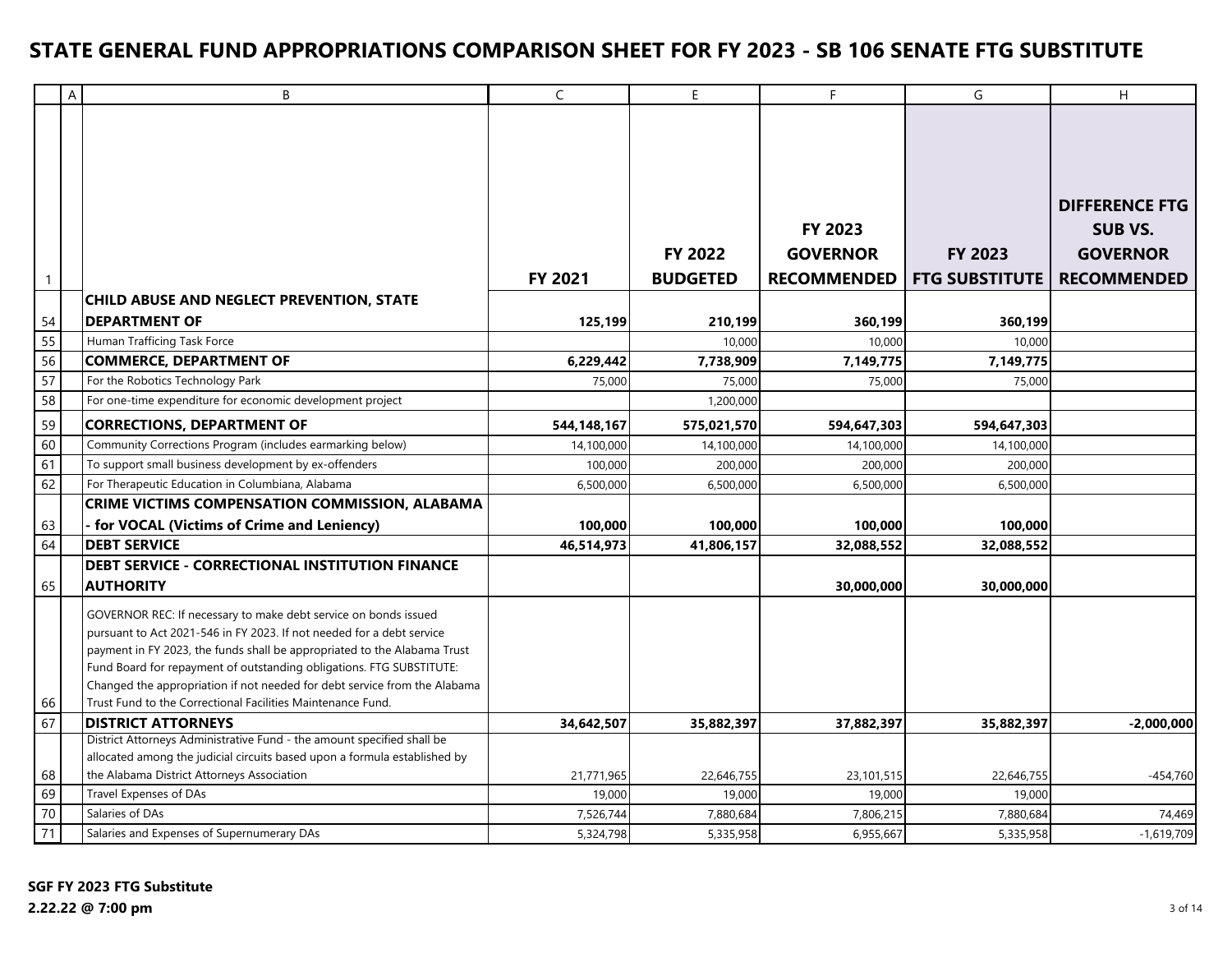|                 | $\boldsymbol{\mathsf{A}}$ | B                                                                                                      | $\mathsf C$ | $\mathsf E$                | F                                                       | G                                | H                                                                                |
|-----------------|---------------------------|--------------------------------------------------------------------------------------------------------|-------------|----------------------------|---------------------------------------------------------|----------------------------------|----------------------------------------------------------------------------------|
| $\overline{1}$  |                           |                                                                                                        | FY 2021     | FY 2022<br><b>BUDGETED</b> | <b>FY 2023</b><br><b>GOVERNOR</b><br><b>RECOMMENDED</b> | FY 2023<br><b>FTG SUBSTITUTE</b> | <b>DIFFERENCE FTG</b><br><b>SUB VS.</b><br><b>GOVERNOR</b><br><b>RECOMMENDED</b> |
|                 |                           | <b>ECONOMIC AND COMMUNITY AFFAIRS, ALABAMA</b>                                                         |             |                            |                                                         |                                  |                                                                                  |
| 72              |                           | <b>DEPARTMENT OF</b>                                                                                   | 18,975,296  | 23,070,046                 | 22,895,046                                              | 28,820,046                       | 5,925,000                                                                        |
| 73              |                           | Alabama Association of Regional Councils (Formerly The Twelve Regional<br><b>Planning Commissions)</b> | 2,129,526   | 2,990,526                  | 2,990,526                                               | 4,190,526                        | 1,200,000                                                                        |
|                 |                           | Community Action Association of Alabama for grants to 22 community                                     |             |                            |                                                         |                                  |                                                                                  |
| 74              |                           | action administering agencies                                                                          | 356,250     | 450,000                    | 450,000                                                 | 450,000                          |                                                                                  |
| 75              |                           | <b>Broadband Accessibility Grant Program</b>                                                           | 2,500,000   | 2,500,000                  | 2,500,000                                               | 2,500,000                        |                                                                                  |
| 76              |                           | Airport Development Grant Program (includes earmark below)                                             | 1,200,000   | 1,500,000                  | 1,500,000                                               | 2,500,000                        | 1,000,000                                                                        |
| $\overline{77}$ |                           | For renovations at Anniston Airport                                                                    |             |                            |                                                         | 1,000,000                        | 1,000,000                                                                        |
| 78              |                           | <b>Commercial Aviation Assistance Program</b>                                                          |             | 1,500,000                  | 1,500,000                                               | 1,500,000                        |                                                                                  |
| 79              |                           | Main Street Alabama Program members                                                                    | 175,000     | 175,000                    | 300,000                                                 | 300,000                          |                                                                                  |
| 80              |                           | Coalition of Alabama Waterway Associations                                                             | 275,000     | 275,000                    | 275,000                                                 | 275,000                          |                                                                                  |
| 81              |                           | Anniston Army Depot                                                                                    | 50,000      | 75,000                     | 75,000                                                  | 75,000                           |                                                                                  |
| 82              |                           | Fort Rucker, BRAC                                                                                      | 50,000      | 75,000                     | 75,000                                                  | 75,000                           |                                                                                  |
| 83              |                           | Madison County, BRAC                                                                                   | 50,000      | 75,000                     | 75,000                                                  | 75,000                           |                                                                                  |
| 84              |                           | Marion/Winston Counties' Food Assistance Program                                                       | 30,000      | 30,000                     | 30,000                                                  | 30,000                           |                                                                                  |
| 85              |                           | Military Stabilization Committee                                                                       | 460,000     | 460,000                    | 460,000                                                 | 460,000                          |                                                                                  |
| 86              |                           | Montgomery, BRAC                                                                                       | 50,000      | 75,000                     | 75,000                                                  | 75,000                           |                                                                                  |
| 87              |                           | Ensley Park (one-time)                                                                                 |             | 75,000                     |                                                         |                                  |                                                                                  |
| 88              |                           | Alabama Coalition Against Domestic Violence (ACADV)                                                    | 175,000     | 175,000                    | 175,000                                                 | 175,000                          |                                                                                  |
| 89              |                           | Southern Rails Commission state membership dues                                                        | 60,000      | 60,000                     | 60,000                                                  | 60,000                           |                                                                                  |
| 90              |                           | Healthy Food Financing Initiative                                                                      | 200,000     | 200,000                    | 200,000                                                 | 200,000                          |                                                                                  |
| 91              |                           | Food Bank of East Alabama                                                                              | 30,000      | 30,000                     | 30,000                                                  | 30,000                           |                                                                                  |
| 92              |                           | North Alabama Food Bank                                                                                | 30,000      | 30,000                     | 30,000                                                  | 30,000                           |                                                                                  |
| 93              |                           | Wiregrass Area Food Bank                                                                               | 30,000      | 30,000                     | 30,000                                                  | 30,000                           |                                                                                  |
| 94              |                           | PALS/Adopt-a-Mile Program                                                                              | 100,000     | 100,000                    | 100,000                                                 | 150,000                          | 50,000                                                                           |
| 95              |                           | Tri-state Water Litigation - Legal Fees (maximum)                                                      | 538,650     | 538,650                    | 538,650                                                 | 538,650                          |                                                                                  |
| 96              |                           | Alabama Women's Commission                                                                             | 20,000      | 25,000                     | 25,000                                                  | 25,000                           |                                                                                  |
| 97              |                           | Electric Vehicle Infrastructure and Planning Grant Program                                             | 1,000,000   | 2,000,000                  | 2,000,000                                               | 2,000,000                        |                                                                                  |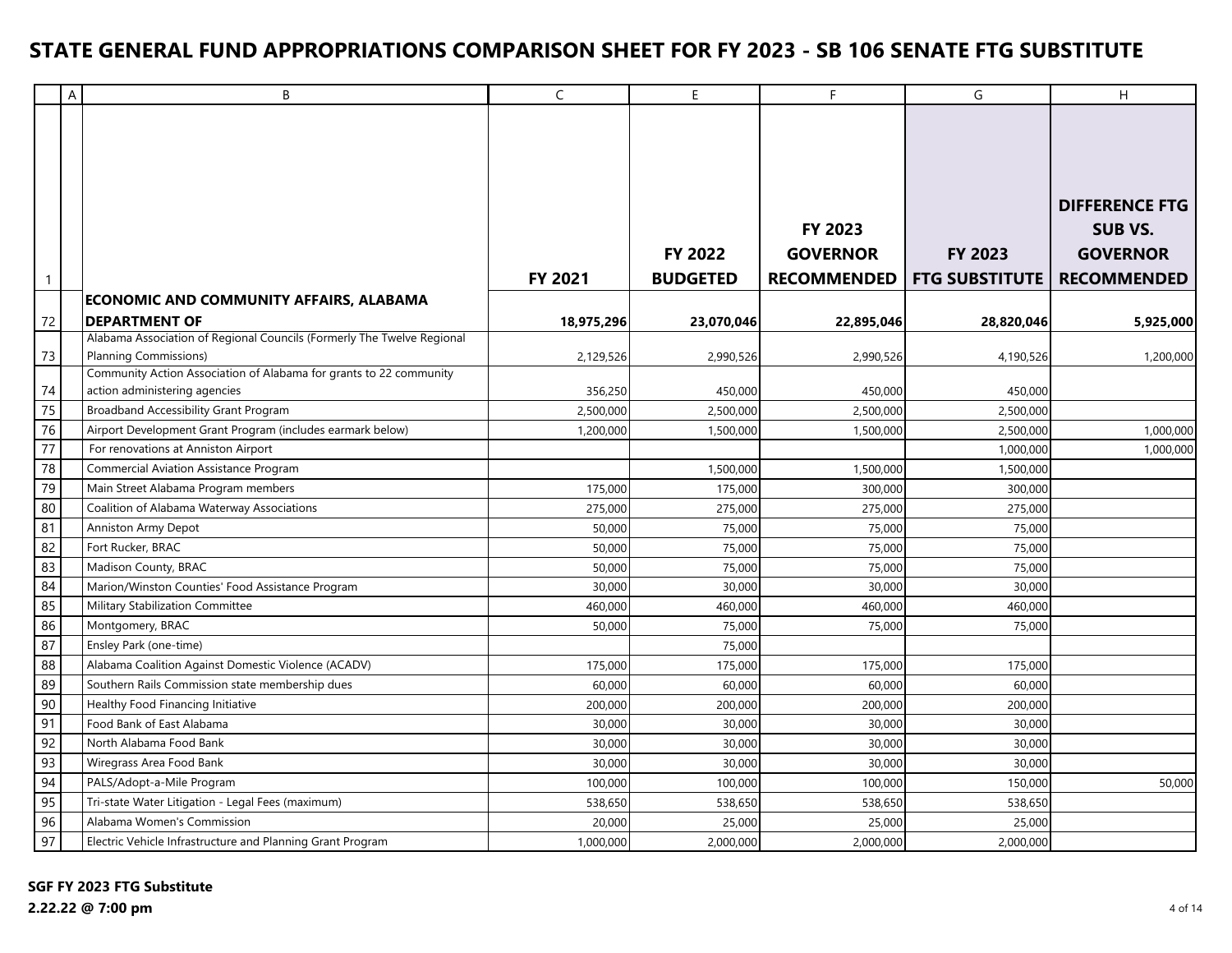|                  | $\overline{A}$ | B                                                                      | $\mathsf{C}$ | E               | F                  | G                     | H                     |
|------------------|----------------|------------------------------------------------------------------------|--------------|-----------------|--------------------|-----------------------|-----------------------|
|                  |                |                                                                        |              |                 |                    |                       |                       |
|                  |                |                                                                        |              |                 |                    |                       |                       |
|                  |                |                                                                        |              |                 |                    |                       |                       |
|                  |                |                                                                        |              |                 |                    |                       |                       |
|                  |                |                                                                        |              |                 |                    |                       | <b>DIFFERENCE FTG</b> |
|                  |                |                                                                        |              |                 | <b>FY 2023</b>     |                       | <b>SUB VS.</b>        |
|                  |                |                                                                        |              |                 |                    |                       |                       |
|                  |                |                                                                        |              | <b>FY 2022</b>  | <b>GOVERNOR</b>    | <b>FY 2023</b>        | <b>GOVERNOR</b>       |
| $\mathbf{1}$     |                |                                                                        | FY 2021      | <b>BUDGETED</b> | <b>RECOMMENDED</b> | <b>FTG SUBSTITUTE</b> | <b>RECOMMENDED</b>    |
| 98               |                | City of Elba- Old National Guard Armory repairs                        | 225,000      |                 |                    |                       |                       |
| 99               |                | Pride of Atmore downtown revitalization                                |              | 200,000         |                    |                       |                       |
| 100              |                | <b>Greenhill Senior Center</b>                                         | 30,000       |                 |                    |                       |                       |
| 101              |                | Jefferson County economic development project                          |              |                 |                    | 500,000               | 500,000               |
| 102              |                | Crenshaw County economic development project                           |              |                 |                    | 500,000               | 500,000               |
| 103              |                | City of Florence park upgrades                                         |              |                 |                    | 100,000               | 100,000               |
| 104              |                | City of Killen park upgrades                                           |              |                 |                    | 75,000                | 75,000                |
| 105              |                | City of Ardmore park upgrades                                          |              |                 |                    | 25,000                | 25,000                |
| 106              |                | City of Geneva park upgrades                                           |              |                 |                    | 125,000               | 125,000               |
| 107              |                | City of Trussville park upgrades                                       |              |                 |                    | 500,000               | 500,000               |
| 108              |                | City of Madison park upgrades and community center                     |              |                 |                    | 500,000               | 500,000               |
| 109              |                | Elgin voting center upgrades                                           |              |                 |                    | 50,000                | 50,000                |
| $\overline{110}$ |                | Town of Somerville courthouse repairs                                  |              |                 |                    | 300,000               | 300,000               |
| 111              |                | Jackson County courthouse repairs                                      |              |                 |                    | 500,000               | 500,000               |
| $\overline{112}$ |                | Walker County Courthouse and storm shelters                            | 30,000       | 150,000         | 200,000            | 200,000               |                       |
| 113              |                | Survey and evaluation of dams in Alabama                               |              |                 |                    | 500,000               | 500,000               |
| 114              |                | <b>EMERGENCY MANAGEMENT AGENCY</b>                                     | 5,930,925    | 6,242,696       | 6,443,587          | 6,443,587             |                       |
| 115              |                | Local EMA Assistance Fund                                              | 420,000      | 420,000         | 420,000            | 420,000               |                       |
| 116              |                | Transfer to County Emergency Management Agencies (maximum)             | 750,000      |                 |                    |                       |                       |
| 117              |                | <b>EMPLOYEES' SUGGESTION INCENTIVE BOARD, ALABAMA</b>                  | 9,500        | 9,500           | 9,500              | 9,500                 |                       |
| 118              |                | <b>ENVIRONMENTAL MANAGEMENT, DEPARTMENT OF</b>                         | 4,000,000    | 4,011,600       | 10,815,651         | 10,815,651            |                       |
| 119              |                | Concentrated Animal Feeding Operation (CAFO)                           | 575,000      | 575,000         | 575,000            | 575,000               |                       |
|                  |                | Sate Match required for Drinking Water and Clean Water State Revolving |              |                 |                    |                       |                       |
| 120              |                | Funds under Infrastructure Investment and Jobs Act of 2021             |              |                 | 6,804,051          | 6,804,051             |                       |
| $\sqrt{121}$     |                | <b>ETHICS COMMISSION, ALABAMA</b>                                      | 2,088,399    | 2,111,946       | 2,161,946          | 2,161,946             |                       |
| 122              |                | <b>FINANCE, DEPARTMENT OF</b>                                          | 5,044,167    | 5,095,884       | 5,620,781          | 5,620,781             |                       |
| 123              |                | <b>FORENSIC SCIENCES, DEPARTMENT OF</b>                                | 15,784,141   | 16,004,172      | 18,275,072         | 18,275,072            |                       |
| 124              |                | <b>FORESTRY COMMISSION, ALABAMA</b>                                    | 10,362,933   | 12,771,021      | 12,271,021         | 12,271,021            |                       |
| 125              |                | Forest Worker Institute (For logging operation equipment and training) | 200,000      | 200,000         | 200,000            | 200,000               |                       |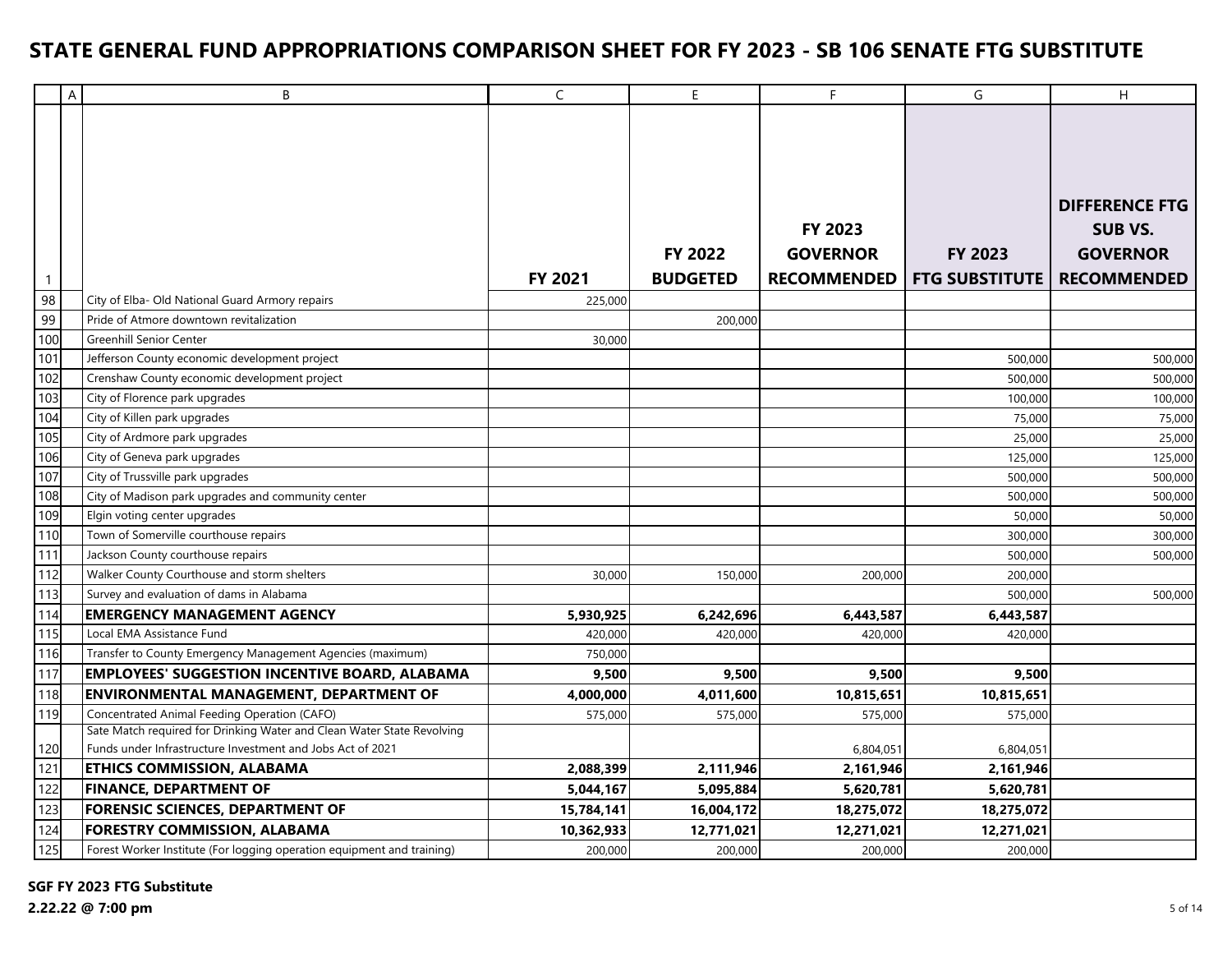|                     | A | B                                                                                                        | $\mathsf{C}$           | E                    | F                      | G                     | H                     |
|---------------------|---|----------------------------------------------------------------------------------------------------------|------------------------|----------------------|------------------------|-----------------------|-----------------------|
|                     |   |                                                                                                          |                        |                      |                        |                       |                       |
|                     |   |                                                                                                          |                        |                      |                        |                       |                       |
|                     |   |                                                                                                          |                        |                      |                        |                       |                       |
|                     |   |                                                                                                          |                        |                      |                        |                       |                       |
|                     |   |                                                                                                          |                        |                      |                        |                       | <b>DIFFERENCE FTG</b> |
|                     |   |                                                                                                          |                        |                      | <b>FY 2023</b>         |                       | <b>SUB VS.</b>        |
|                     |   |                                                                                                          |                        | <b>FY 2022</b>       | <b>GOVERNOR</b>        | FY 2023               | <b>GOVERNOR</b>       |
|                     |   |                                                                                                          | FY 2021                | <b>BUDGETED</b>      | <b>RECOMMENDED</b>     | <b>FTG SUBSTITUTE</b> | <b>RECOMMENDED</b>    |
| $\mathbf{1}$<br>126 |   |                                                                                                          |                        |                      |                        |                       |                       |
| 127                 |   | Flagg Mountain repairs (one-time)                                                                        |                        | 500,000              |                        |                       |                       |
| 128                 |   | Forest fire vehicles and equipment                                                                       |                        | 1,500,000            | 1,500,000              | 1,500,000             |                       |
|                     |   | For rural and community fire protection<br><b>GEOLOGICAL SURVEY</b>                                      | 1,700,000<br>3,668,780 | 2,000,000            | 2,000,000<br>4,152,706 | 2,000,000             |                       |
| 129<br>130          |   | State Water Assessment Program                                                                           | 802,750                | 4,028,515<br>802,750 | 802,750                | 4,152,706<br>802,750  |                       |
|                     |   |                                                                                                          |                        |                      |                        |                       |                       |
| 131                 |   | Choctawhatchee, Pea and Yellow Rivers Watershed Management Authority                                     | 253,823                | 375,000              | 377,517                | 377,517               |                       |
| 132                 |   | <b>GOVERNOR'S CONTINGENCY FUND</b>                                                                       | 74,336                 | 74,336               | 74,336                 | 74,336                |                       |
| 133                 |   | <b>GOVERNOR'S MANSION AUTHORITY</b>                                                                      | 375,000                | 605,063              | 805,063                | 805.063               |                       |
| 134                 |   | <b>GOVERNOR'S OFFICE</b>                                                                                 | 3,045,254              | 4,153,090            | 4,653,090              | 4,653,090             |                       |
| 135                 |   | <b>GOVERNOR'S OFFICE ON DISABILITY</b>                                                                   | 153,496                | 154,824              | 154,824                | 154,824               |                       |
| 136                 |   | <b>GOVERNOR'S OFFICE ON MINORITY AFFAIRS</b>                                                             | 750.000                | 757,682              | 757,682                | 757,682               |                       |
| 137                 |   | Alabama HBCU Co-op Program                                                                               | 220,000                | 220,000              | 220,000                | 220,000               |                       |
| 138                 |   | <b>GOVERNOR'S OFFICE ON VOLUNTEER SERVICES</b>                                                           | 115,000                | 115,000              | 115,000                | 115,000               |                       |
| 139                 |   | <b>HEALTH, DEPARTMENT OF PUBLIC</b>                                                                      | 115,682,787            | 102,741,469          | 73,400,734             | 73,415,734            | 15,000                |
| 140                 |   | Office of Primary Care and Rural Health                                                                  | 2,000,000              | 2,000,000            | 2,000,000              | 2,000,000             |                       |
| 141                 |   | Office of Emergency Medical Services                                                                     | 2,000,000              | 2,000,000            | 2,000,000              | 2,000,000             |                       |
| 142                 |   | Office of Data Analytics                                                                                 |                        | 1,500,000            | 1,500,000              | 1,500,000             |                       |
|                     |   | For disease events and outbreaks of public health importance, and                                        |                        |                      |                        |                       |                       |
| 143                 |   | surveillance activities, including, but not limited to, the Alabama Drug<br>Assistance Program (minimum) |                        |                      |                        |                       |                       |
|                     |   | Amyotrophic Lateral Sclerosis (ALS) Association for the Regional Certified                               | 2,500,000              | 2,500,000            | 2,500,000              | 2,500,000             |                       |
| 144                 |   | Clinic                                                                                                   | 100,000                | 100,000              | 200,000                | 200,000               |                       |
| 145                 |   | Breast and Cervical Cancer Early Detection Program                                                       | 500,000                | 600,000              | 600,000                | 600,000               |                       |
| 146                 |   | Hepatitis A and B vaccines for adults                                                                    | 170,000                | 170,000              | 170,000                | 170,000               |                       |
| 147                 |   | Kid One Transport                                                                                        | 50,000                 | 50,000               | 50,000                 | 65,000                | 15,000                |
| 148                 |   | Kidney Foundation for dialysis patient transportation                                                    | 225,000                | 225,000              | 225,000                | 225,000               |                       |
| 149                 |   | Alabama Cancer Research Consortium                                                                       | 265,000                | 265,000              | 265,000                | 265,000               |                       |
|                     |   | Association of Free Clinics (distributed to the Association based upon an                                |                        |                      |                        |                       |                       |
| 150                 |   | approved plan for expenditures submitted to DPH)                                                         | 215,000                | 500,000              | 500,000                | 500,000               |                       |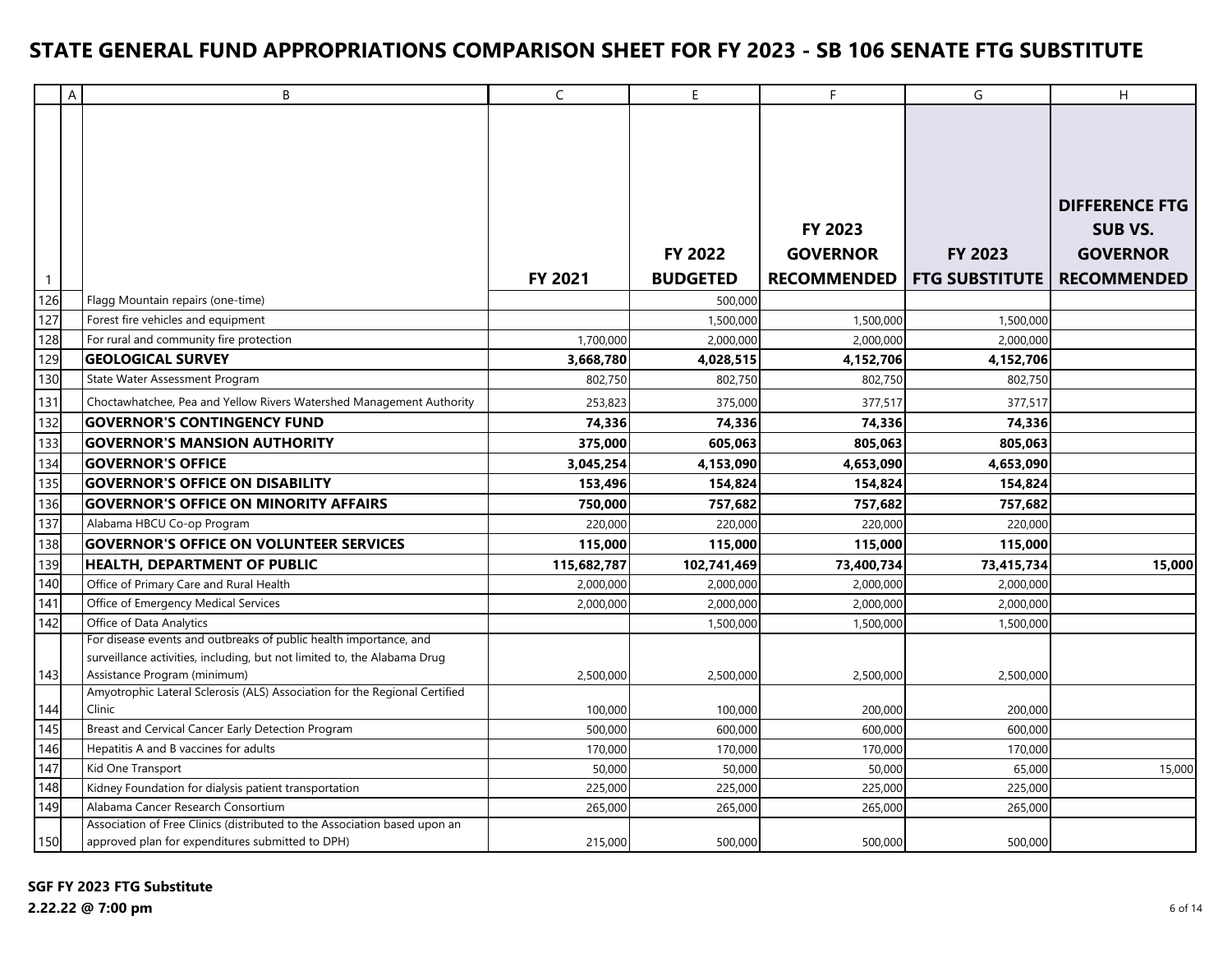|              | A | B                                                                     | $\mathsf C$ | $\mathsf E$                       | F.                                | G                                              | H                                                                                |
|--------------|---|-----------------------------------------------------------------------|-------------|-----------------------------------|-----------------------------------|------------------------------------------------|----------------------------------------------------------------------------------|
| $\mathbf{1}$ |   |                                                                       | FY 2021     | <b>FY 2022</b><br><b>BUDGETED</b> | <b>FY 2023</b><br><b>GOVERNOR</b> | FY 2023<br><b>RECOMMENDED   FTG SUBSTITUTE</b> | <b>DIFFERENCE FTG</b><br><b>SUB VS.</b><br><b>GOVERNOR</b><br><b>RECOMMENDED</b> |
| 151          |   | Prescription Drug Monitoring Program                                  | 1,396,916   | 1,396,916                         | 1,396,916                         | 1,396,916                                      |                                                                                  |
| 152          |   | <b>Addiction Prevention Coalition</b>                                 | 250,000     | 300,000                           | 350,000                           | 350,000                                        |                                                                                  |
| 153          |   | Prostate colorectal cancer screening                                  | 250,000     | 300,000                           | 300,000                           | 300.000                                        |                                                                                  |
| 154          |   | Maternal Mortality Review Program                                     | 478,000     | 478,000                           | 478,000                           | 478,000                                        |                                                                                  |
| 155          |   | Coronavirus preparedness and response activities                      | 7,500,000   |                                   |                                   |                                                |                                                                                  |
| 156          |   | Medical Professionals workforce development schools                   | 1,200,000   |                                   |                                   |                                                |                                                                                  |
| 157          |   | USA Women's and Children's Hospital - for one-time capital expenses   | 500,000     |                                   |                                   |                                                |                                                                                  |
| 158          |   | Children's Health Insurance Program (CHIP)                            | 60,771,374  | 54,690,188                        | 22,135,206                        | 22,135,206                                     |                                                                                  |
| 159          |   | <b>HEALTH PLANNING AGENCY, STATE</b>                                  | 6,999       | 6,999                             | 6,999                             | 6,999                                          |                                                                                  |
| 160          |   | HISTORICAL COMMISSION, ALABAMA                                        | 3,319,993   | 3,560,849                         | 3,662,259                         | 4,847,259                                      | 1,185,000                                                                        |
| 161          |   | Historical Commission, Alabama                                        | 1,648,155   | 2,725,421                         | 2,925,421                         | 2,925,421                                      |                                                                                  |
| 162          |   | Historical Commission, Alabama - Governor's Mansion and State Capitol | 111,838     | 111,838                           | 111,838                           | 111,838                                        |                                                                                  |
| 163          |   | Historic Fendall Hall - Eufaula                                       | 50,000      | 50,000                            | 50,000                            | 75,000                                         | 25,000                                                                           |
| 164          |   | Historic Holman House - Ozark                                         | 50,000      | 50,000                            | 50,000                            | 50,000                                         |                                                                                  |
| 165          |   | St. Stephens Historical Commission                                    | 50,000      | 50,000                            | 50,000                            | 50,000                                         |                                                                                  |
| 166          |   | <b>Historic Blakeley Authority</b>                                    | 50,000      | 50,000                            | 50,000                            | 50,000                                         |                                                                                  |
| 167          |   | Tannehill Ironworks Historical State Park                             | 50,000      | 50,000                            | 50,000                            | 50,000                                         |                                                                                  |
| 168          |   | Brierfield Ironworks Historical State Park                            | 50,000      | 50,000                            | 50,000                            | 50,000                                         |                                                                                  |
| 169          |   | Fort Morgan                                                           | 50,000      | 50,000                            | 50,000                            | 50,000                                         |                                                                                  |
| 170          |   | Museum of East Alabama                                                | 50,000      | 50,000                            | 50,000                            | 50,000                                         |                                                                                  |
| 171          |   | Alabama Veterans Museum and Archives                                  | 50,000      | 50,000                            | 50,000                            | 650,000                                        | 600,000                                                                          |
| 172          |   | Helen Keller Monument                                                 |             | 25,000                            | 25,000                            | 25,000                                         |                                                                                  |
| 173          |   | Rosa Parks Monument                                                   |             | 25,000                            | 25,000                            | 25,000                                         |                                                                                  |
| 174          |   | For Historic Chattahoochee Commission retirement contributions        |             | 68,590                            |                                   |                                                |                                                                                  |
| 175          |   | Eufaula Heritage Association                                          | 30,000      | 30,000                            |                                   | 50,000                                         | 50,000                                                                           |
| 176          |   | Rock School Project, old WPA building, Springville                    | 30,000      | 50,000                            | 50,000                            | 50,000                                         |                                                                                  |
| 177          |   | Inzer House                                                           |             | 25,000                            | 25,000                            | 25,000                                         |                                                                                  |
| 178          |   | National Monument Park-Calhoun County                                 | 50,000      | 50,000                            | 50,000                            | 50,000                                         |                                                                                  |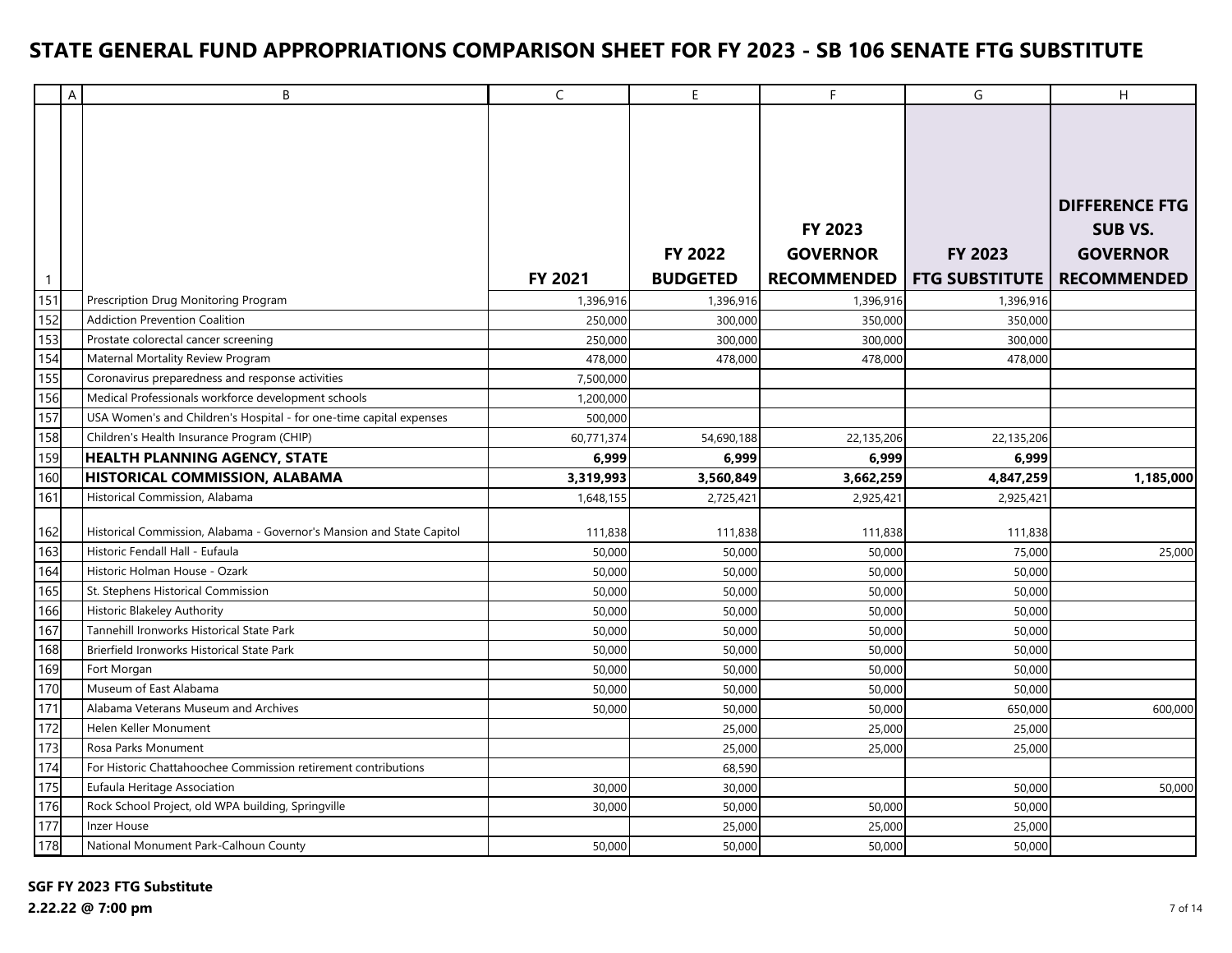|                  | A | B                                                                           | $\mathsf C$ | $\mathsf E$     | F                  | G                     | H                     |
|------------------|---|-----------------------------------------------------------------------------|-------------|-----------------|--------------------|-----------------------|-----------------------|
|                  |   |                                                                             |             |                 |                    |                       |                       |
|                  |   |                                                                             |             |                 |                    |                       |                       |
|                  |   |                                                                             |             |                 |                    |                       |                       |
|                  |   |                                                                             |             |                 |                    |                       |                       |
|                  |   |                                                                             |             |                 |                    |                       |                       |
|                  |   |                                                                             |             |                 |                    |                       | <b>DIFFERENCE FTG</b> |
|                  |   |                                                                             |             |                 | <b>FY 2023</b>     |                       | <b>SUB VS.</b>        |
|                  |   |                                                                             |             | <b>FY 2022</b>  | <b>GOVERNOR</b>    | <b>FY 2023</b>        | <b>GOVERNOR</b>       |
| $\overline{1}$   |   |                                                                             | FY 2021     | <b>BUDGETED</b> | <b>RECOMMENDED</b> | <b>FTG SUBSTITUTE</b> | <b>RECOMMENDED</b>    |
| 179              |   | Pioneer Museum, Troy                                                        |             |                 |                    | 10,000                | 10,000                |
| 180              |   | Alabama ecotourism study                                                    |             |                 |                    | 500,000               | 500,000               |
| 181              |   | Clotilda Shipwreck Stabilization Project                                    | 1,000,000   |                 |                    |                       |                       |
|                  |   | HUMAN RESOURCES, DEPARTMENT OF                                              | 80,726,812  | 86,567,369      | 103,667,369        |                       |                       |
| 182<br>183       |   | Alabama Network of Children's Advocacy Centers                              |             |                 |                    | 103,967,369           | 300,000               |
|                  |   | Heart Gallery Alabama                                                       | 1,050,000   | 1,050,000       | 1,050,000          | 1,350,000             | 300,000               |
| 184              |   | Alabama Network of Family Resource Centers (GOV REC: TANF funds:            |             | 75,000          | 75,000             | 75,000                |                       |
| 185              |   | \$525,000 and SGF funds: \$1,050,000)                                       | 1,575,000   | 1,575,000       | 1,575,000          | 1,575,000             |                       |
|                  |   | Alabama CASA Network, Inc. for Court Appointed Special Advocate (CASA)      |             |                 |                    |                       |                       |
| 186              |   | programs                                                                    | 150,000     | 250,000         | 250,000            | 250,000               |                       |
|                  |   | Boys and Girls Clubs for TANF approved programs (GOV REC: TANF funds:       |             |                 |                    |                       |                       |
| 187              |   | \$1,300,000, and SGF funds: 200,000)                                        | 1,500,000   | 1,600,000       | 1,500,000          | 1,500,000             |                       |
| 188              |   | <b>INDIAN AFFAIRS COMMISSION, ALABAMA</b>                                   | 114,294     | 115,681         | 115,681            | 115,681               |                       |
| 189              |   | <b>INFORMATION TECHNOLOGY, OFFICE OF</b>                                    | 4,500,000   | 2,500,000       | 2,500,000          | 2,500,000             |                       |
| 190              |   | <b>LABOR, DEPARTMENT OF</b>                                                 | 1,288,129   | 1,295,530       | 1,295,530          | 1,295,530             |                       |
| $\overline{191}$ |   | Mine Safety Program                                                         | 350,000     | 350,000         | 350,000            | 350,000               |                       |
| 192              |   | LAW ENFORCEMENT AGENCY, STATE                                               | 63,368,872  | 72,380,684      | 75,264,859         | 75,264,859            |                       |
| 193              |   | New State Trooper Class with at least 25 new troopers                       | 3,015,248   |                 |                    |                       |                       |
| 194              |   | For State House security                                                    |             | 700,000         | 700,000            | 700,000               |                       |
| 195              |   | FAST Driver's License System                                                |             | 7,200,000       | 7,200,000          | 7,200,000             |                       |
| 196              |   | LIEUTENANT GOVERNOR, OFFICE OF THE                                          | 634,695     | 643,101         | 643,101            | 643,101               |                       |
| 197              |   | <b>MEDICAID AGENCY, ALABAMA</b>                                             | 820,018,371 | 769,248,138     | 789,000,000        | 789,000,000           |                       |
|                  |   | For state share and the related federal matching funds for payment of       |             |                 |                    |                       |                       |
| 198              |   | hospital inpatient and outpatient services                                  | 15,000,000  | 15,000,000      | 15,000,000         | 15,000,000            |                       |
|                  |   | For state share and related federal matching funds for payment of inpatient |             |                 |                    |                       |                       |
| 199              |   | and outpatient services delivered in Alabama rural hospitals                |             |                 | 7,000,000          | 7,000,000             |                       |
| 200              |   | Dental Services Project for handicapped/indigent patients                   | 50,000      | 50,000          | 50,000             | 50,000                |                       |
| 201              |   | MEDICAL CANNABIS COMMISSION                                                 |             |                 | 2,000,000          | 2,500,000             | 500,000               |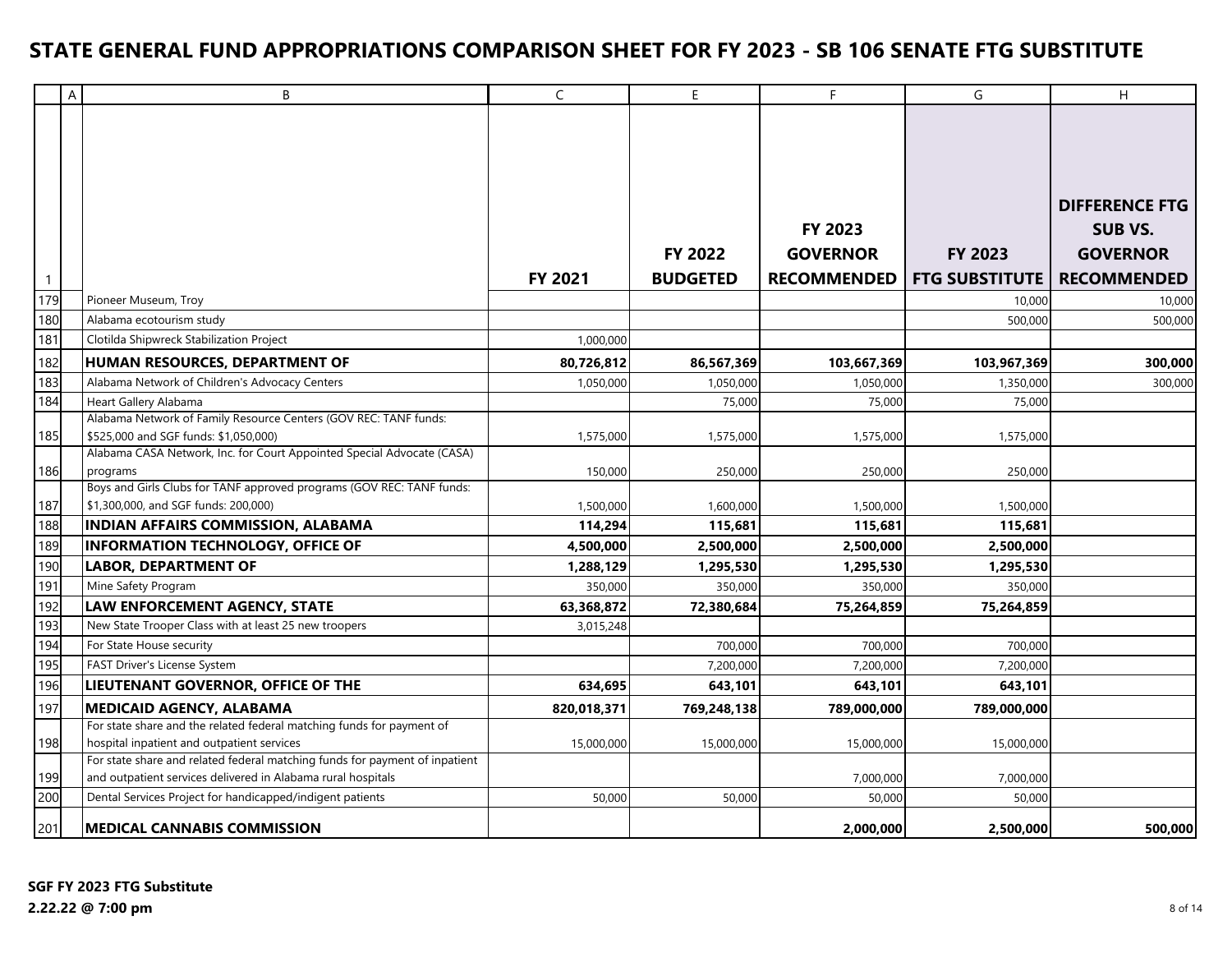|                   | A | B                                                                                                                               | $\mathsf{C}$ | E               | F                  | G                     | H                     |
|-------------------|---|---------------------------------------------------------------------------------------------------------------------------------|--------------|-----------------|--------------------|-----------------------|-----------------------|
|                   |   |                                                                                                                                 |              |                 |                    |                       |                       |
|                   |   |                                                                                                                                 |              |                 |                    |                       |                       |
|                   |   |                                                                                                                                 |              |                 |                    |                       | <b>DIFFERENCE FTG</b> |
|                   |   |                                                                                                                                 |              |                 | <b>FY 2023</b>     |                       | <b>SUB VS.</b>        |
|                   |   |                                                                                                                                 |              | <b>FY 2022</b>  | <b>GOVERNOR</b>    | <b>FY 2023</b>        | <b>GOVERNOR</b>       |
| $\mathbf{1}$      |   |                                                                                                                                 | FY 2021      | <b>BUDGETED</b> | <b>RECOMMENDED</b> | <b>FTG SUBSTITUTE</b> | <b>RECOMMENDED</b>    |
| 202               |   | MENTAL HEALTH, DEPARTMENT OF                                                                                                    | 155,960,057  | 166,509,926     | 182,316,326        | 183,016,326           | 700,000               |
| 203               |   | Stepping Up Initiative                                                                                                          | 1,829,250    | 1,829,250       | 1,829,250          | 1,829,250             |                       |
| 204               |   | Veteran's PTSD Program                                                                                                          |              | 200,000         | 200,000            | 200,000               |                       |
| 205               |   | Anti-eviction program                                                                                                           |              | 150,000         | 150,000            | 150,000               |                       |
| 206               |   | Crisis Diversion Centers (Existing)                                                                                             | 18,000,000   | 18,000,000      | 24,000,000         | 24,000,000            |                       |
| 207               |   | Crisis Diversion Centers (New)                                                                                                  |              | 6,000,000       | 12,000,000         | 12,000,000            |                       |
| 208               |   | Crisis Residential Unit - one-time expenses                                                                                     | 1,200,000    |                 |                    |                       |                       |
| 209               |   | Community Mental Health Centers                                                                                                 | 500,000      | 1,071,429       | 1,071,429          | 1,071,429             |                       |
| 210               |   | Rural Crisis Care Programs (Existing)                                                                                           |              | 2,500,000       | 2,500,000          | 3,000,000             | 500,000               |
| 211               |   | To comply with terms of Hunter v. Beshear                                                                                       | 3,715,000    | 3,715,000       | 3,715,000          | 3,715,000             |                       |
|                   |   | To support the mission and recommendations of the Alabama Interagency                                                           |              |                 |                    |                       |                       |
| 212               |   | Autism Coordinating Council (minimum)                                                                                           | 60,000       | 60,000          | 60,000             | 60,000                |                       |
|                   |   | For substance abuse prevention services, in the event that such services are                                                    |              |                 |                    |                       |                       |
| 213               |   | not federally funded                                                                                                            | 310,000      | 310,000         | 310,000            | 310,000               |                       |
| 214               |   | Substance Abuse Program in Calhoun County                                                                                       | 135,000      | 135,000         | 135,000            | 135,000               |                       |
|                   |   | For services to Medicaid-eligible children and youth with severe emotional<br>disturbance or autism spectrum disorder (minimum) |              |                 | 4,750,000          | 4,750,000             |                       |
| $215$             |   | To increase community provider rates (GOV REC: \$357,142 for Substance                                                          | 4,750,000    | 4,750,000       |                    |                       |                       |
|                   |   | Abuse Program, and \$1,071,429 for ID Program)                                                                                  |              | 1,428,571       | 1,428,571          | 1,428,571             |                       |
| $\frac{216}{217}$ |   | Residential Habilitation provider rates                                                                                         | 1,037,025    | 1,037,025       | 1,037,025          | 1,237,025             | 200,000               |
| 218               |   | <b>MILITARY DEPARTMENT</b>                                                                                                      | 8,113,210    | 8,153,944       | 8,461,394          | 8,461,394             |                       |
| 219               |   | OIL AND GAS BOARD                                                                                                               | 2,858,388    | 2,981,693       | 3,201,520          | 3,201,520             |                       |
| 220               |   | PARDONS AND PAROLES, BOARD OF                                                                                                   | 41,872,269   | 59,588,700      | 80,397,917         | 80,397,917            |                       |
| 221               |   | Alabama Prison Arts and Education Project                                                                                       |              | 200,000         | 200,000            | 200,000               |                       |
| 222               |   | Pilot program to support small business development by ex-offenders                                                             |              | 125,000         | 125,000            | 125,000               |                       |
| 223               |   | Electronic monitoring program                                                                                                   |              | 800,000         | 800,000            | 800,000               |                       |
|                   |   | <b>PEACE OFFICERS' STANDARDS AND TRAINING</b>                                                                                   |              |                 |                    |                       |                       |
| 224               |   | <b>COMMISSION</b>                                                                                                               | 350,000      |                 |                    |                       |                       |
| 225               |   | PROSECUTION SERVICES, OFFICE OF                                                                                                 | 809,456      | 836,340         | 936,340            | 936,340               |                       |

**SGF FY 2023 FTG Substitute**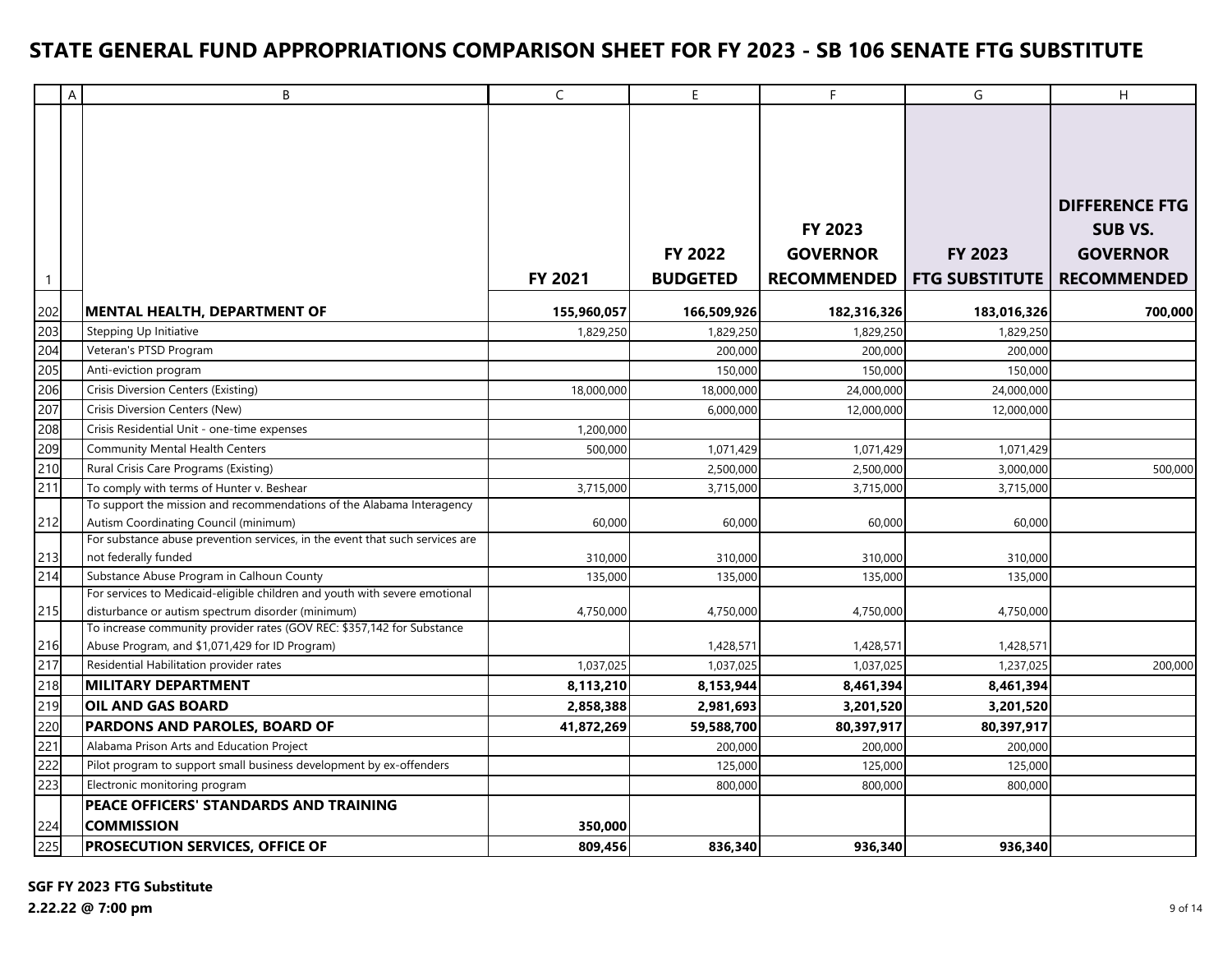|                     | $\overline{A}$ | B                                                                            | $\mathsf{C}$          | E.                    | F.                    | G                     | H.                                      |
|---------------------|----------------|------------------------------------------------------------------------------|-----------------------|-----------------------|-----------------------|-----------------------|-----------------------------------------|
|                     |                |                                                                              |                       |                       |                       |                       |                                         |
|                     |                |                                                                              |                       |                       |                       |                       |                                         |
|                     |                |                                                                              |                       |                       | <b>FY 2023</b>        |                       | <b>DIFFERENCE FTG</b><br><b>SUB VS.</b> |
|                     |                |                                                                              |                       | <b>FY 2022</b>        | <b>GOVERNOR</b>       | <b>FY 2023</b>        | <b>GOVERNOR</b>                         |
|                     |                |                                                                              | FY 2021               | <b>BUDGETED</b>       | <b>RECOMMENDED</b>    | <b>FTG SUBSTITUTE</b> | <b>RECOMMENDED</b>                      |
| $\mathbf{1}$<br>226 |                | <b>REVENUE, DEPARTMENT OF</b>                                                | 363.000               | 363,000               | 363,000               | 363,000               |                                         |
| 227                 |                | SENIOR SERVICES, DEPARTMENT OF                                               |                       | 33,022,345            |                       |                       |                                         |
| 228                 |                | Medicaid Waiver Services Program                                             | 31,037,415            |                       | 33,380,345            | 33,480,345            | 100,000                                 |
| 229                 |                | Ombudsman Program                                                            | 21,859,229<br>500,000 | 23,664,856<br>500,000 | 24,031,809<br>500,000 | 24,031,809<br>500,000 |                                         |
| 230                 |                | R.S.V.P. (Retired Senior Volunteer Program)                                  | 257,580               | 257,580               | 257,580               | 357,580               | 100,000                                 |
| 231                 |                | Silver Haired Legislature                                                    | 25,000                | 25,000                | 25,000                | 25,000                |                                         |
| 232                 |                | <b>Elderly Nutrition</b>                                                     | 500,000               | 500,000               | 500,000               | 500,000               |                                         |
| 233                 |                | SeniorRx (Elderly Medication Program)                                        | 1,754,816             | 1,754,816             | 1,755,550             | 1,755,550             |                                         |
| 234                 |                | SOIL AND WATER CONSERVATION COMMITTEE, STATE                                 | 2,910,000             | 2,920,396             | 3,170,396             | 3,170,396             |                                         |
| 235                 |                | State match for the Regional Conservation Partnership Program (RCPP)         | 81,403                | 81,403                | 81,403                | 81,403                |                                         |
| 236                 |                | State match for the Feral Swine Program                                      | 350,479               |                       |                       |                       |                                         |
| 237                 |                | <b>SURFACE MINING COMMISSION, ALABAMA</b>                                    | 711,634               | 715,944               | 715,944               | 715,944               |                                         |
|                     |                | <b>TENNESSEE-TOMBIGBEE WATERWAY DEVELOPMENT</b>                              |                       |                       |                       |                       |                                         |
| 238                 |                | <b>AUTHORITY</b>                                                             | 105,000               | 105,000               | 105,000               | 105,000               |                                         |
| 239                 |                | <b>TOURISM DEPARTMENT, ALABAMA</b>                                           | 3,224,437             | 6,104,437             | 1,549,437             | 6,004,437             | 4,455,000                               |
| 240                 |                | Major League Fishing Anglers Association National Headquarters               | 150,000               | 300,000               | 150,000               | 300,000               | 150,000                                 |
| 241                 |                | Alabama Scenic River Trail                                                   | 300,000               | 300,000               | 300,000               | 350,000               | 50,000                                  |
| 242                 |                | Alabama Bass Trail                                                           | 224,437               | 224,437               | 224,437               | 224,437               |                                         |
|                     |                | For grants to tourism events to promote local and state economies (no        |                       |                       |                       |                       |                                         |
|                     |                | House of Representatives district shall receive more than five grants at     |                       |                       |                       |                       |                                         |
|                     |                | \$2,600 per grant awarded and no Senate district shall receive more than ten |                       |                       |                       |                       |                                         |
| 243                 |                | grants at \$3,900 per grant awarded)                                         |                       | 2,730,000             |                       | 2,730,000             | 2,730,000                               |
| 244                 |                | Regions Tradition Golf Tournament                                            | 50,000                | 50,000                | 50,000                | 50,000                |                                         |
| 245                 |                | SEC Baseball Tournament                                                      | 50,000                | 50,000                | 50,000                | 50,000                |                                         |
| 246                 |                | <b>World Games</b>                                                           | 2,000,000             | 500,000               |                       |                       |                                         |
| 247                 |                | <b>Buckmasters</b>                                                           | 150,000               | 150,000               | 175,000               | 175,000               |                                         |
| 248                 |                | Motor Sports Hall of Fame                                                    |                       | 500,000               |                       | 500,000               | 500,000                                 |
| 249<br>250          |                | Alabama Sports Festival<br><b>Blackbelt Adventures</b>                       |                       |                       |                       | 125,000               | 125,000                                 |
| 251                 |                | USS Alabama Battleship                                                       |                       |                       |                       | 150,000<br>750,000    | 150,000<br>750,000                      |
|                     |                |                                                                              |                       |                       |                       |                       |                                         |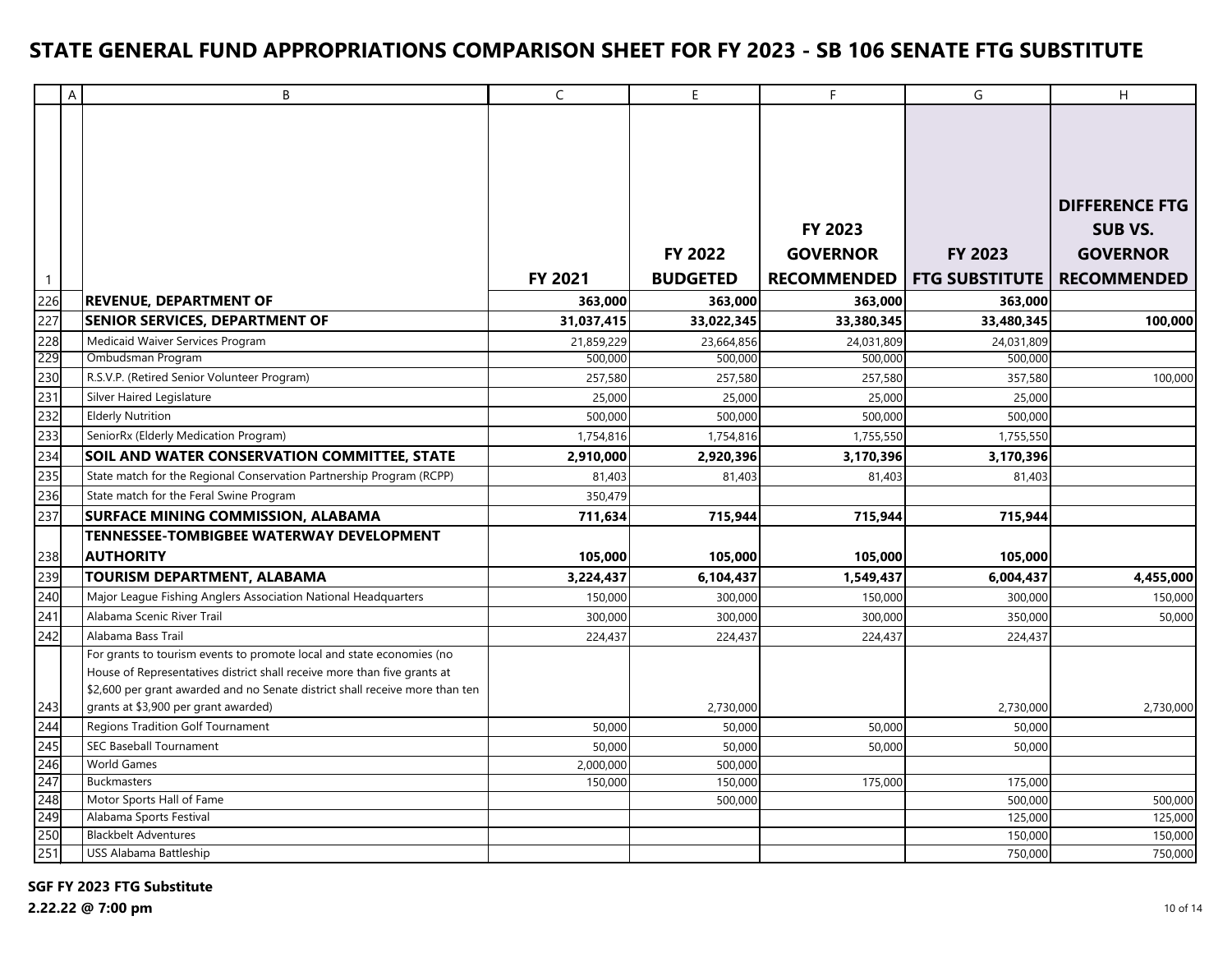|                   | A | B                                                                                                                  | $\mathsf{C}$  | E               | F                  | G                     | H                     |
|-------------------|---|--------------------------------------------------------------------------------------------------------------------|---------------|-----------------|--------------------|-----------------------|-----------------------|
|                   |   |                                                                                                                    |               |                 |                    |                       |                       |
|                   |   |                                                                                                                    |               |                 |                    |                       |                       |
|                   |   |                                                                                                                    |               |                 |                    |                       |                       |
|                   |   |                                                                                                                    |               |                 |                    |                       |                       |
|                   |   |                                                                                                                    |               |                 |                    |                       | <b>DIFFERENCE FTG</b> |
|                   |   |                                                                                                                    |               |                 | <b>FY 2023</b>     |                       | SUB VS.               |
|                   |   |                                                                                                                    |               | FY 2022         | <b>GOVERNOR</b>    | FY 2023               | <b>GOVERNOR</b>       |
| $\mathbf{1}$      |   |                                                                                                                    | FY 2021       | <b>BUDGETED</b> | <b>RECOMMENDED</b> | <b>FTG SUBSTITUTE</b> | <b>RECOMMENDED</b>    |
| 252<br>253<br>254 |   | Magic City Classic                                                                                                 |               | 50,000          |                    |                       |                       |
|                   |   | Jazz Hall of Fame                                                                                                  |               | 50,000          |                    |                       |                       |
|                   |   | Birmingham-Jefferson Transit Authority (one-time)                                                                  |               | 300,000         |                    |                       |                       |
| 255               |   | Birmingham Convention and Visitor's Bureau                                                                         | 300,000       | 300,000         |                    |                       |                       |
| 256               |   | <b>VETERANS' AFFAIRS, DEPARTMENT OF</b>                                                                            | 1,612,902     | 3,019,289       | 2,019,289          | 2,422,289             | 403,000               |
| 257               |   | <b>Still Serving Veterans</b>                                                                                      | 50,000        | 50,000          | 50,000             | 50,000                |                       |
| 258               |   | Veterans Recovery Resources in Mobile                                                                              |               | 1,000,000       |                    |                       |                       |
| 259               |   | Support Our Veterans Program                                                                                       |               |                 |                    | 353,000               | 353,000               |
|                   |   | To support efforts to prevent suicide among members, veterans, and their                                           |               |                 |                    |                       |                       |
|                   |   | families (FTG Substitute added: including Veterans Recovery Resources in                                           |               |                 |                    |                       |                       |
| 260               |   | Mobile)                                                                                                            |               | 250,000         | 250,000            | 300,000               | 50,000                |
| 261               |   | Department of Alabama Disabled American Veterans (of which \$5,000 shall<br>be expended for the Womens' Auxiliary) | 113,400       | 113,400         | 113,400            | 113,400               |                       |
| 262               |   | <b>WOMEN'S COMISSION, ALABAMA</b>                                                                                  | 20,000        |                 |                    |                       |                       |
| 263               |   | YOUTH SERVICES, DEPARTMENT OF                                                                                      | 6,704,537     | 6,704,537       | 6,704,537          | 6,704,537             |                       |
|                   |   | <b>Community Diversion Programs</b>                                                                                | 1,000,000     | 1,000,000       | 1,000,000          | 1,000,000             |                       |
| $\frac{264}{205}$ |   |                                                                                                                    |               |                 |                    |                       |                       |
| zv,               |   | <b>TOTAL EXECUTIVE</b>                                                                                             | 2,082,479,877 | 2,121,487,573   | 2,283,905,806      | 2,297,963,806         | 14,058,000            |
|                   |   | <b>OTHER FUNCTIONS OF GOVERNMENT FUNDED</b>                                                                        |               |                 |                    |                       |                       |
| 268               |   | <b>FROM SGF:</b>                                                                                                   |               |                 |                    |                       |                       |
| 269               |   | <b>ARREST OF ABSCONDING FELONS</b>                                                                                 | 24,735        | 24,735          | 24,735             | 24,735                |                       |
| 270               |   | <b>AUTOMATIC APPEAL EXPENSE</b>                                                                                    | 33            | 33              | 33                 | 33                    |                       |
| 271               |   | <b>CORRECTIONAL FACILITIES MAINTENANCE FUND</b>                                                                    |               |                 |                    | 1,915,000             | 1,915,000             |
| 272               |   | <b>COURT ASSESSED COSTS NOT PROVIDED FOR</b>                                                                       | 5,780,130     | 5,780,130       | 5,780,130          | 5,780,130             |                       |
| 273               |   | <b>COURT COSTS - ACT 558, 1957</b>                                                                                 | 81            | 81              | 81                 | 81                    |                       |
| 274               |   | DISTRIBUTION OF PUBLIC DOCUMENTS                                                                                   | 187,713       | 165,975         | 165,975            | 165,975               |                       |
| 275               |   | <b>ELECTION EXPENSES</b>                                                                                           | 8,694,389     | 8,646,239       | 8,646,239          | 8,646,239             |                       |
| 276               |   | Special Services Program (estimated)                                                                               | 8,615,000     | 8,615,000       | 8,615,000          | 8,615,000             |                       |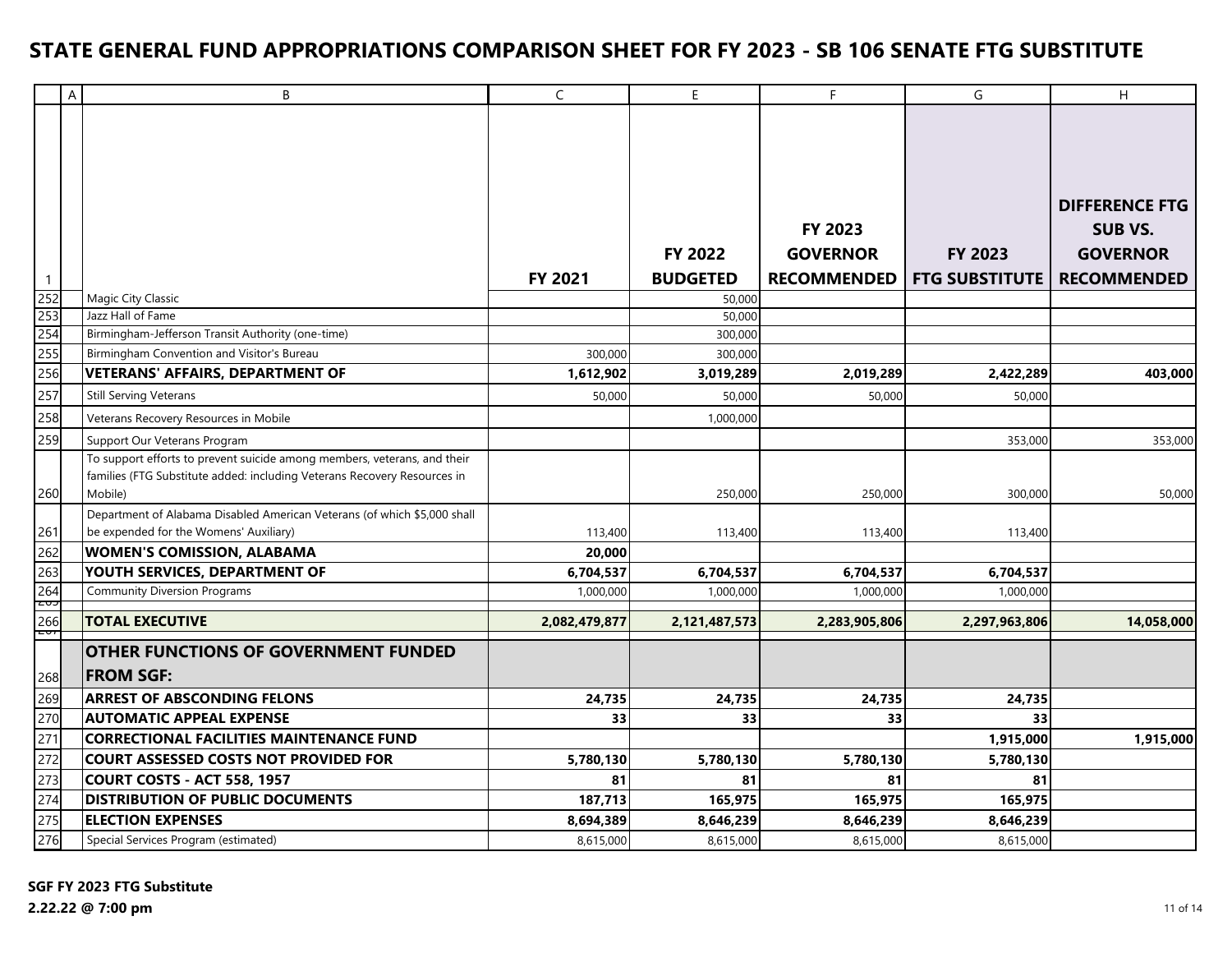|                | A | B                                                           | $\mathsf{C}$ | E               | F                  | G                     | H                     |
|----------------|---|-------------------------------------------------------------|--------------|-----------------|--------------------|-----------------------|-----------------------|
|                |   |                                                             |              |                 |                    |                       |                       |
|                |   |                                                             |              |                 |                    |                       |                       |
|                |   |                                                             |              |                 |                    |                       |                       |
|                |   |                                                             |              |                 |                    |                       |                       |
|                |   |                                                             |              |                 |                    |                       | <b>DIFFERENCE FTG</b> |
|                |   |                                                             |              |                 | FY 2023            |                       | <b>SUB VS.</b>        |
|                |   |                                                             |              | <b>FY 2022</b>  | <b>GOVERNOR</b>    | <b>FY 2023</b>        | <b>GOVERNOR</b>       |
| $\overline{1}$ |   |                                                             | FY 2021      | <b>BUDGETED</b> | <b>RECOMMENDED</b> | <b>FTG SUBSTITUTE</b> | <b>RECOMMENDED</b>    |
| 277            |   | Training of Election Officials                              | 79,389       | 31,239          | 31,239             | 31,239                |                       |
| 278            |   | <b>EMERGENCY FUND, DEPARTMENTAL</b>                         | 6,807,038    | 6,807,038       | 6,807,038          | 6,807,038             |                       |
| 279            |   | <b>EMERGENCY PRISONER FEEDING FUND</b>                      |              | 500,000         | 500,000            | 500,000               |                       |
|                |   | ESTATE OF ANTONIO S. WILLIAMS - to pay the award by         |              |                 |                    |                       |                       |
|                |   | the Committee on Compensation for Wrongful                  |              |                 |                    |                       |                       |
| 280            |   | <b>Incarceration</b>                                        |              | 50,000          |                    |                       |                       |
|                |   | ESTATE OF BRIDGET LEE- to pay the award by the              |              |                 |                    |                       |                       |
| 281            |   | <b>Committee on Compensation for Wrongful Incarceration</b> |              |                 |                    | 50,000                | 50,000                |
|                |   |                                                             |              |                 |                    |                       |                       |
|                |   | ESTATE OF JOSEPH M. LITTLETON- to pay the award by the      |              |                 |                    |                       |                       |
| 282            |   | <b>Committee on Compensation for Wrongful Incarceration</b> | 25,000       | 25,000          |                    |                       |                       |
|                |   | ESTATE OF BENIAH DANDRIDGE- to pay the award by the         |              |                 |                    |                       |                       |
| 283            |   | <b>Committee on Compensation for Wrongful Incarceration</b> | 50,000       | 100,000         |                    | 50,000                | 50,000                |
|                |   | <b>ESTATE OF DAN GRIMES- to pay the award by the</b>        |              |                 |                    |                       |                       |
| 284            |   | <b>Committee on Compensation for Wrongful Incarceration</b> | 50,000       | 100,000         |                    | 50,000                | 50,000                |
| 285            |   | <b>FAIR TRIAL TAX TRANSFER (estimated)</b>                  | 82,800,000   | 85,500,000      | 85,500,000         | 85,500,000            |                       |
| 286            |   | <b>FEEDING OF PRISONERS</b>                                 | 11,977,500   | 11,977,500      | 11,977,500         | 11,977,500            |                       |
| 287            |   | <b>FINANCE - CMIA, DEPARTMENT OF</b>                        | 81,000       | 10,000          | 120,000            | 120,000               |                       |
| 288            |   | FINANCE - FEMA, DEPARTMENT OF                               | 14,647,265   | 5,287,908       | 5,287,908          | 5,287,908             |                       |
| 289            |   | FOREST FIRE FUND, EMERGENCY                                 | 250,000      | 250,000         | 250,000            | 250,000               |                       |
| 290            |   | <b>GOVERNORS CONFERENCE, NATIONAL</b>                       | 147,050      | 146,850         | 146,850            | 146,850               |                       |
| 291            |   | <b>GOVERNOR'S PROCLAMATION EXPENSES</b>                     | 236,250      | 236,250         | 236,250            | 236,250               |                       |
| 292            |   | <b>GOVERNOR'S WIDOW RETIREMENT</b>                          | 6,048        | 6,048           | 6,048              | 6,048                 |                       |
|                |   | LAW ENFORCEMENT AGENCY, ALABAMA - EMERGENCY                 |              |                 |                    |                       |                       |
| 293            |   | <b>CODE</b>                                                 | 56,700       | 56,700          | 56,700             | 56,700                |                       |
|                |   | LAW ENFORCEMENT AGENCY, ALABAMA - SBI COST OF               |              |                 |                    |                       |                       |
| 294            |   | <b>EVIDENCE FUND</b>                                        | 118,125      | 118,125         | 118,125            | 118,125               |                       |
| 295            |   | <b>LAW ENFORCEMENT FUND</b>                                 | 10,000       | 10,000          | 10,000             | 10,000                |                       |

**SGF FY 2023 FTG Substitute**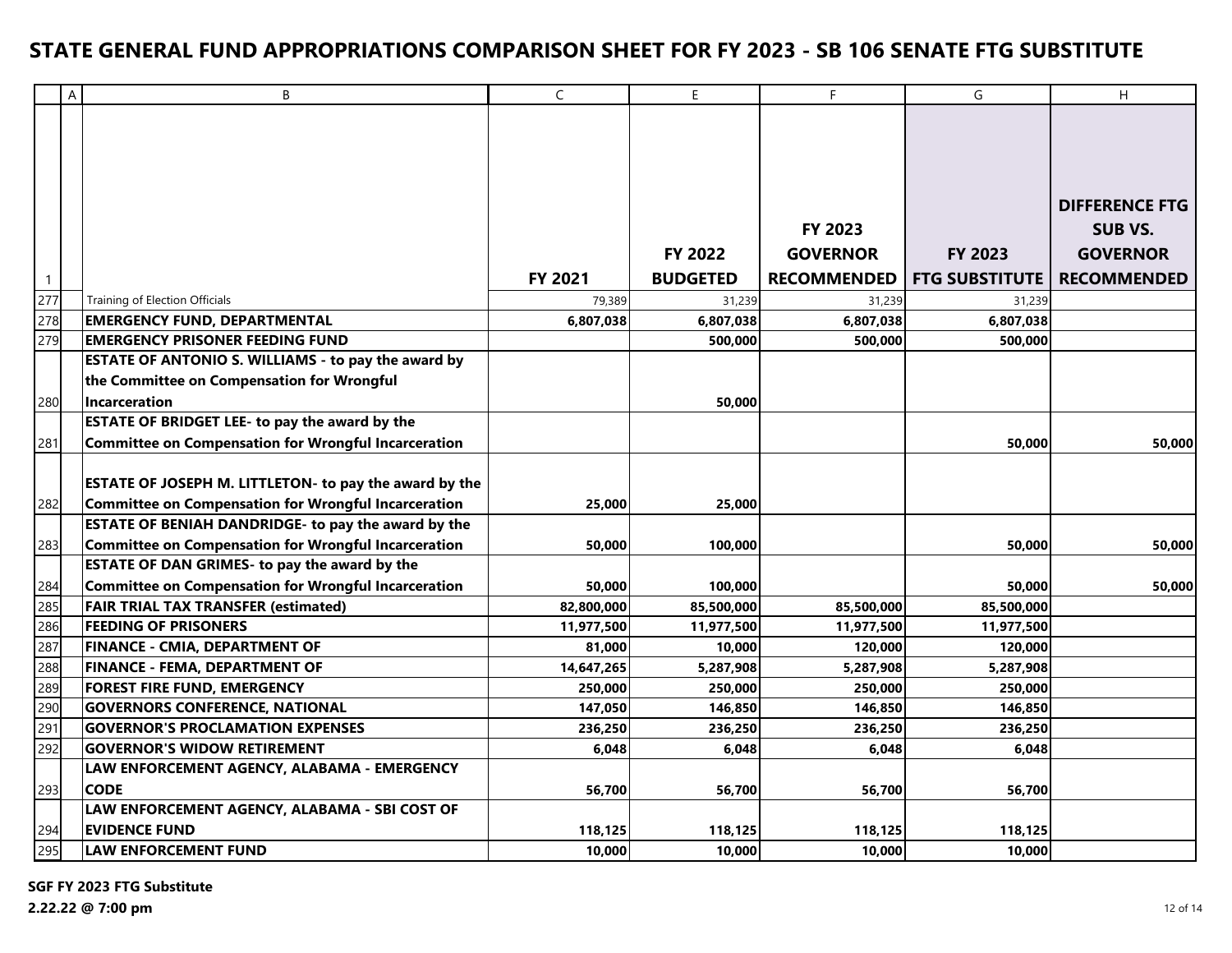|                     | $\overline{A}$ | B                                                                | $\mathsf{C}$         | E                    | F                      | G                      | H                     |
|---------------------|----------------|------------------------------------------------------------------|----------------------|----------------------|------------------------|------------------------|-----------------------|
|                     |                |                                                                  |                      |                      |                        |                        |                       |
|                     |                |                                                                  |                      |                      |                        |                        |                       |
|                     |                |                                                                  |                      |                      |                        |                        |                       |
|                     |                |                                                                  |                      |                      |                        |                        |                       |
|                     |                |                                                                  |                      |                      |                        |                        | <b>DIFFERENCE FTG</b> |
|                     |                |                                                                  |                      |                      | <b>FY 2023</b>         |                        | <b>SUB VS.</b>        |
|                     |                |                                                                  |                      | <b>FY 2022</b>       | <b>GOVERNOR</b>        | FY 2023                | <b>GOVERNOR</b>       |
|                     |                |                                                                  | FY 2021              | <b>BUDGETED</b>      | <b>RECOMMENDED</b>     | <b>FTG SUBSTITUTE</b>  | <b>RECOMMENDED</b>    |
| $\mathbf{1}$<br>296 |                | <b>LAW ENFORCEMENT LEGAL DEFENSE</b>                             | 819                  | 819                  | 819                    | 819                    |                       |
| 297                 |                | MILITARY - EMERGENCY ACTIVE DUTY PAY                             |                      |                      | 500,000                |                        |                       |
|                     |                | PRINTING OF CODES AND SUPPLEMENTS - SECRETARY OF                 | 835,000              | 500,000              |                        | 500,000                |                       |
| 298                 |                | <b>STATE</b>                                                     | 250,000              | 250,000              | 250,000                | 250,000                |                       |
| 299                 |                | PRINTING OF LEGISLATIVE ACTS AND JOURNALS                        | 50,000               | 50,000               | 50,000                 | 50,000                 |                       |
| 300                 |                | <b>REGISTRATION OF VOTERS - Photo Voter Identification</b>       | 904,000              | 904,000              | 904,000                | 904,000                |                       |
|                     |                | <b>REGISTRATION OF VOTERS - Voter Registrars</b>                 |                      |                      |                        |                        |                       |
| 301<br>302          |                | <b>REMOVAL OF PRISONERS</b>                                      | 4,255,000<br>893,800 | 4,255,000<br>793,800 | 4,255,000<br>1,100,000 | 4,255,000<br>1,100,000 |                       |
| ပေ                  |                |                                                                  |                      |                      |                        |                        |                       |
| 304                 |                | <b>TOTAL OTHER GENERAL FUND</b>                                  | 139,137,676          | 132,552,231          | 132,693,431            | 134,758,431            | 2,065,000             |
| 306<br>יטכ          |                | <b>SUB-TOTAL GENERAL FUND</b>                                    | 2,436,159,961        | 2,481,709,178        | 2,645,040,061          | 2,661,863,061          | 16,823,000            |
|                     |                |                                                                  |                      |                      |                        |                        |                       |
|                     |                | <b>SUPPLEMENTAL APPROPRIATIONS (Act 2021-548)</b>                |                      |                      |                        |                        |                       |
| 308<br>309          |                | <b>Bureau of Pardons and Paroles - for Perry County facility</b> |                      | 19,000,000           |                        |                        |                       |
| 310                 |                | <b>Department of Corrections - Capital Improvement Fund</b>      |                      | 135,000,000          |                        |                        |                       |
|                     |                |                                                                  |                      |                      |                        |                        |                       |
| 312                 |                | <b>TOTAL SUPPLEMENTAL APPROPRIATIONS</b>                         |                      | 154,000,000          |                        |                        |                       |
| 314                 |                | <b>CONDITIONAL APPROPRIATIONS RELEASED:</b>                      |                      |                      |                        |                        |                       |
| 315                 |                | <b>Mental Health - Taylor Hardin</b>                             | 46,000,000           |                      |                        |                        |                       |
| 316                 |                | <b>Department of Youth Services</b>                              | 6,000,000            |                      |                        |                        |                       |
| 317                 |                | <b>Military Department</b>                                       | 3,000,000            |                      |                        |                        |                       |
| 318                 |                | <b>Department of Finance</b>                                     | 8,965,000            |                      |                        |                        |                       |
| 319                 |                | <b>Governor's Mansion Authority</b>                              | 1,270,000            |                      |                        |                        |                       |
| 320                 |                | <b>Department of Finance</b>                                     | 1,128,000            |                      |                        |                        |                       |
| $\overline{321}$    |                | <b>Historical Commission</b>                                     | 1,000,000            |                      |                        |                        |                       |
| 322                 |                | <b>Senior Services - Conditional Tobacco Funds</b>               | 568,160              |                      |                        |                        |                       |
| 323<br>고대           |                | <b>TOTAL CONDITIONAL APPROPRIATIONS RELEASED</b>                 | 67,931,160           |                      |                        |                        |                       |
|                     |                |                                                                  |                      |                      |                        |                        |                       |